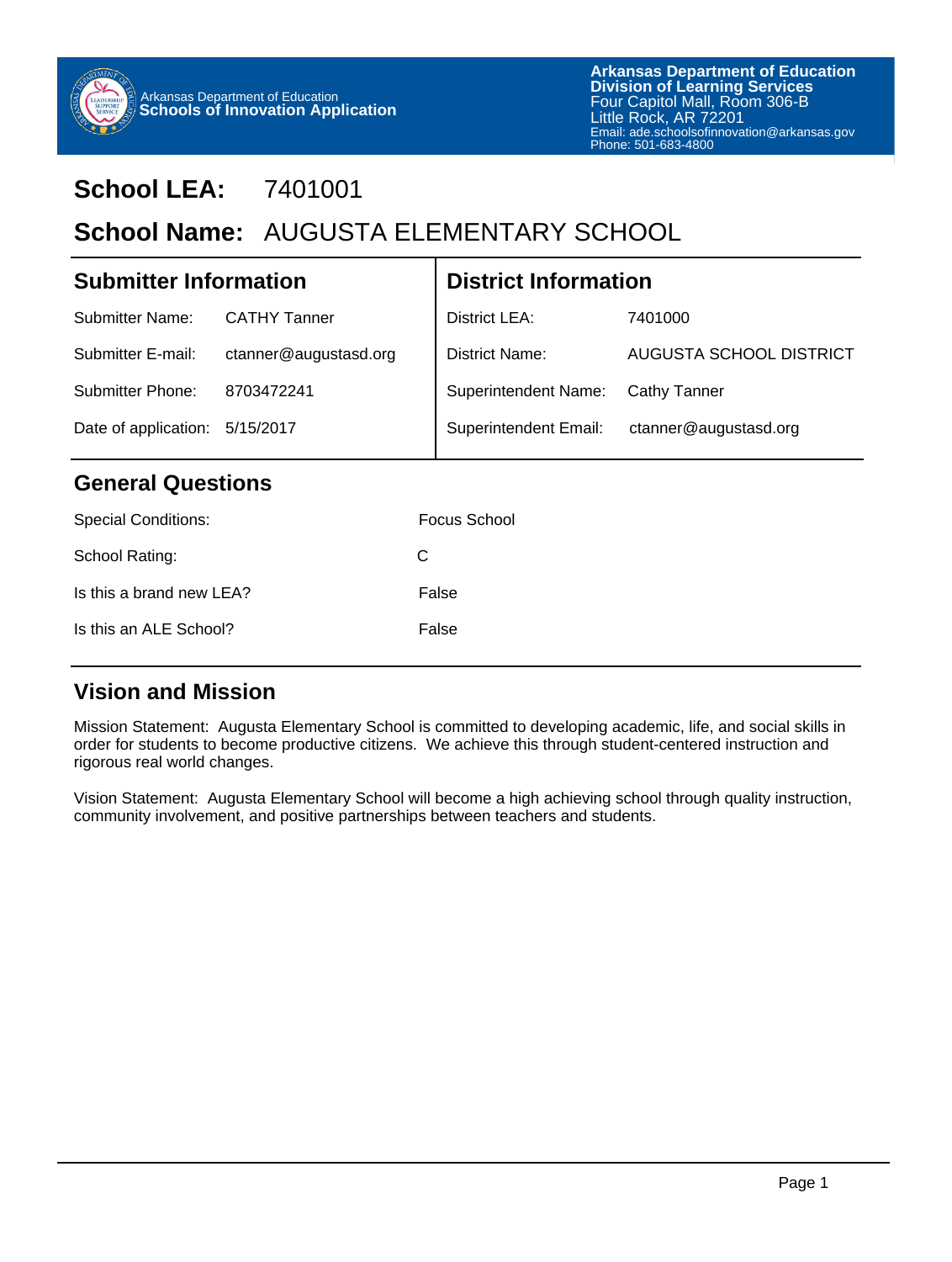

#### **Rational and Innovation Goals**

#### Rationale for Innovation

Augusta Elementary School, located in Woodruff County, is the consolidation of Augusta and Cotton Plant Elementary Schools. Both towns, Augusta and Cotton Plant, are small, rural, agricultural towns located in one of the poorest areas in Delta Arkansas. Buses transport the students from Cotton Plant to Augusta and the daily commute is approximately 54 miles. Augusta School District is 100% free and reduced lunch with over 80% of the students coming from single-parent or single-guardian homes or could be classified as homeless. Enrollment has declined over the past few years and projected to decline for the next four years. Each year students enroll in area schools under the Freedom of Choice Act. With declining enrollment also comes the decline in funding which is needed to implement new innovative programs.

In August 2016, Dr. Richard Wilde and his team from ADE met with the Augusta District Leadership Team to conduct a comprehensive needs analysis. The recommendations from ADE were to focus on culture and climate and alignment of curriculum. The 2016-2017 school year has been centered around focusing on these areas. AES has seen many positive changes in the culture and climate and curriculum alignment is progressing through discussions at weekly PLCs and professional development. It is with the School of Innovation, AES hopes to align the curriculum to meet the needs of all students.

Our teachers are constantly looking for ways to get more 1-on-1 time with our most at-risk students. If given approval for School of Innovation, AES will create a culture focused on individualized education plans. Students will be involved in decision-making and independent problem-solving. This model of learning will allow students who need more assistance to receive the assistance needed and also allow the students who are more advanced to continue working at their pace without interruption. Through the personalized learning model, we will develop teacher skills that focus on a student-centered, student -directed personalized learning experience. This plan will provide our students with a combination of traditional classes, flex classes, accelerated digital mastery learning, and project-based learning. The schedule will be structured so that it provides flexible learning times for students to participate in integrated learning times that focus on E-STEAM education, language acquisition, character education and blended learning. This schedule will provide teachers with time to align curriculum during planning times and professional development. Paraprofessionals, student mentors, tutors, volunteers and all available personnel will be involved in providing individualized learning plans to our students.

Implementing a student-centered personalized learning environment would allow for an easier transition for students into personalized learning plans at Augusta High School. Augusta Elementary School wants to ensure that all students will receive skills and attitudes vital for college, technical school, military, and/or workforce in today's ever-changing world where the ethnic composition is rapidly changing and where future careers have not been created yet.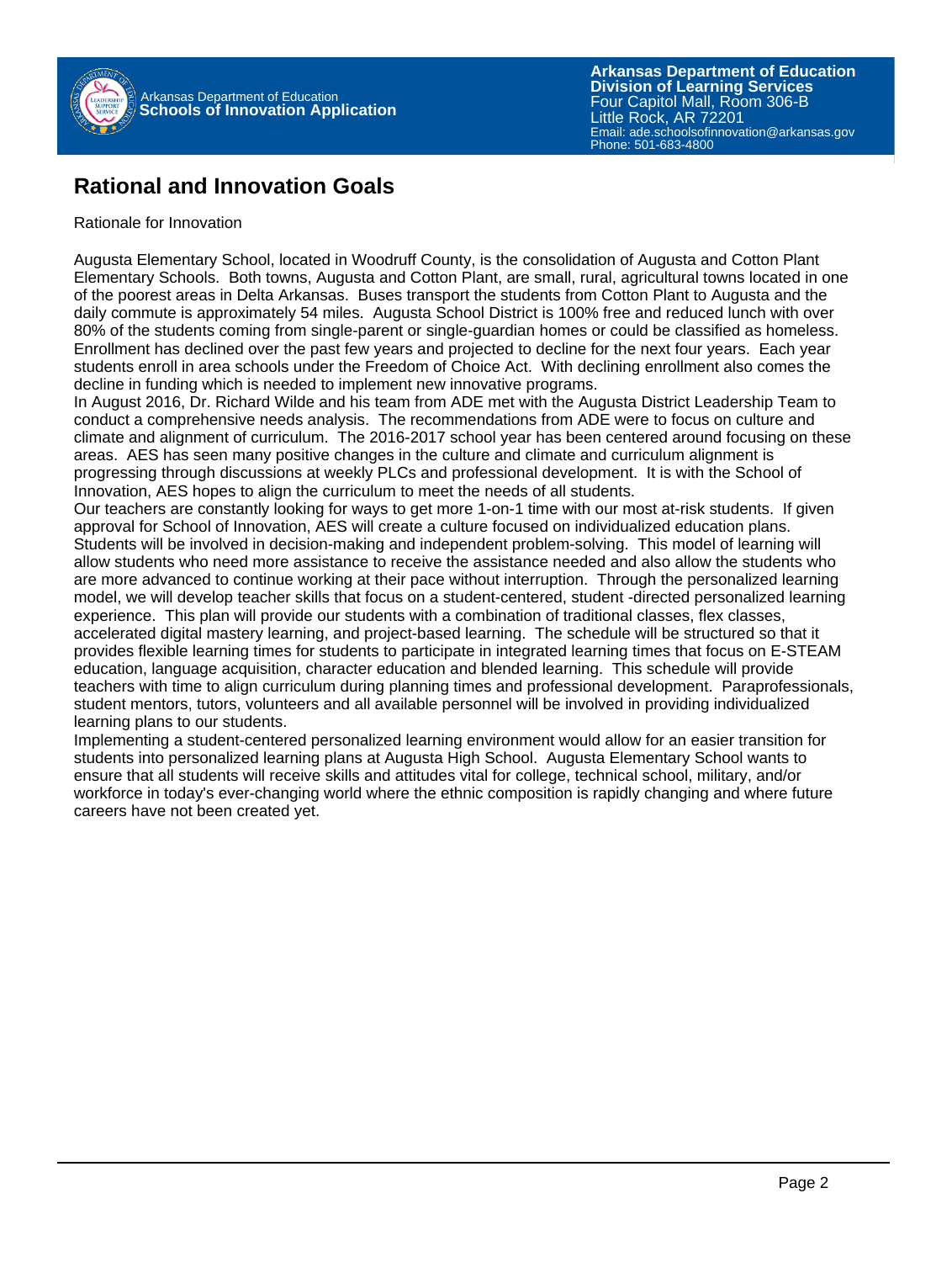

# Arkansas Department of Education **Schools of Innovation Application**

**Arkansas Department of Education** Email: ade.schoolsofinnovation@arkansas.gov **Division of Learning Services** Four Capitol Mall, Room 306-B Little Rock, AR 72201 Phone: 501-683-4800

| <b>Goal</b>    | <b>Goal Description</b>                                                                                                                                                                                                                                                                     |  |
|----------------|---------------------------------------------------------------------------------------------------------------------------------------------------------------------------------------------------------------------------------------------------------------------------------------------|--|
| 1              | Increase the performance of<br>students meeting or exceeding<br>growth in the areas of literacy,<br>math, and science through<br>increased student<br>engagement and using E-<br><b>STEAM</b> focused initiatives.                                                                          |  |
| $\overline{2}$ | Increase student engagement,<br>literacy, communicative skills,<br>and cross cultural<br>understanding by<br>implementing Spanish into the<br>curriculum.                                                                                                                                   |  |
| 3              | Increase teachers' use of E-<br>STEAM focused strategies for<br>instruction in mathematics,<br>literacy and science.<br>Teachers will have staff<br>development focused on<br>improving content knowledge<br>in a project based mindset that<br>helps to build critical thinking<br>skills. |  |
| 4              | Increase student engagement<br>in the areas of Economics,<br>Science, Technology, Arts,<br>and Mathematics through the<br>use of community resources<br>and partnerships.                                                                                                                   |  |
| 5              | Allow students to overcome<br>barriers such as geographic<br>isolation by implementing a<br>content-rich arts curriculum.                                                                                                                                                                   |  |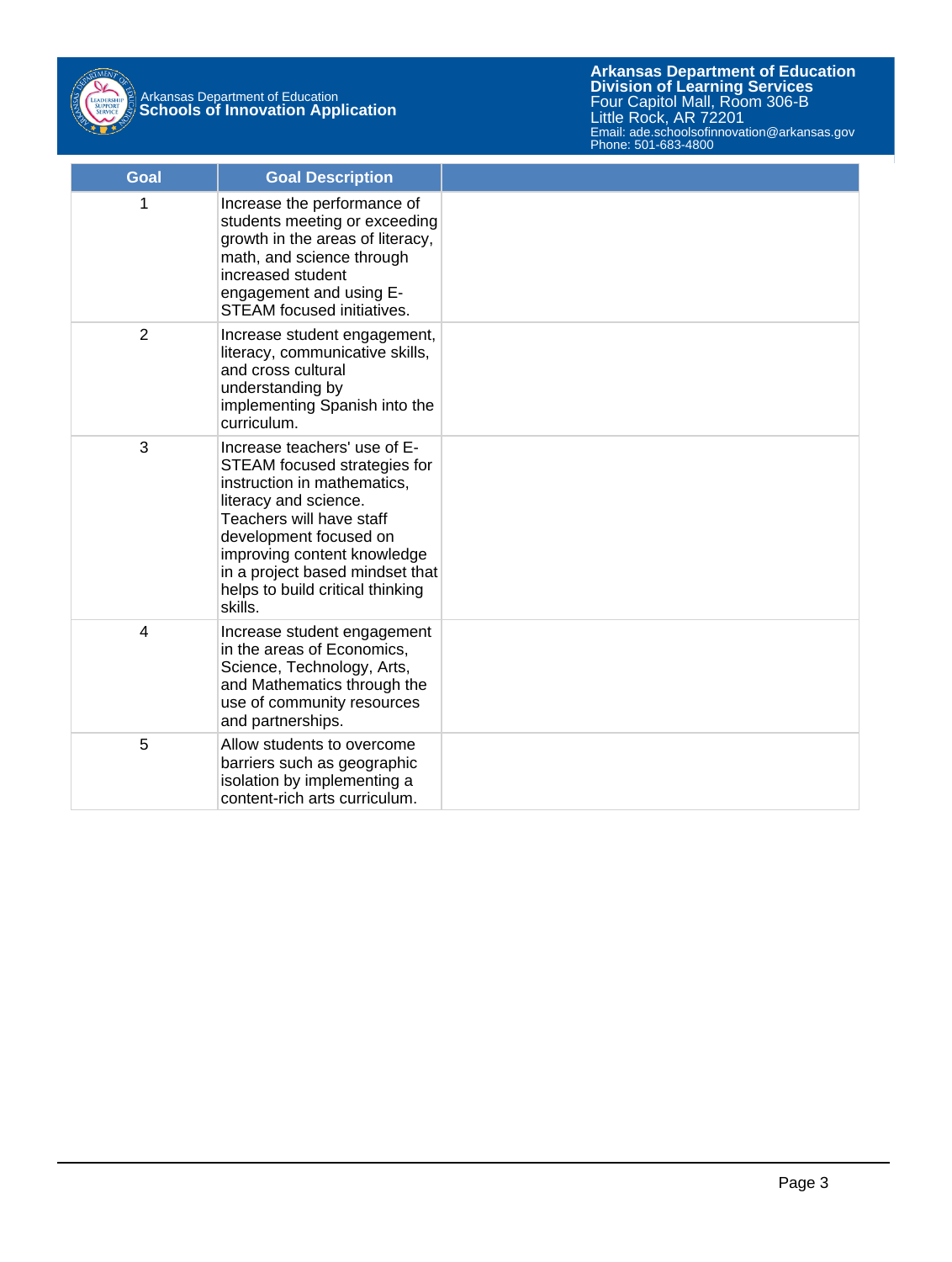

## **Innovation Plan**

| <b>Plan Date</b> | <b>Action</b>                                                                  | <b>Expected Outcome</b>                                                                                                                |
|------------------|--------------------------------------------------------------------------------|----------------------------------------------------------------------------------------------------------------------------------------|
| 03/02/2017       | Met with District Leadership Team<br>and created list of community<br>partners | Community partners are needed for SOI<br>Council Members, for speakers, for support<br>of the programs at Augusta Elementary<br>School |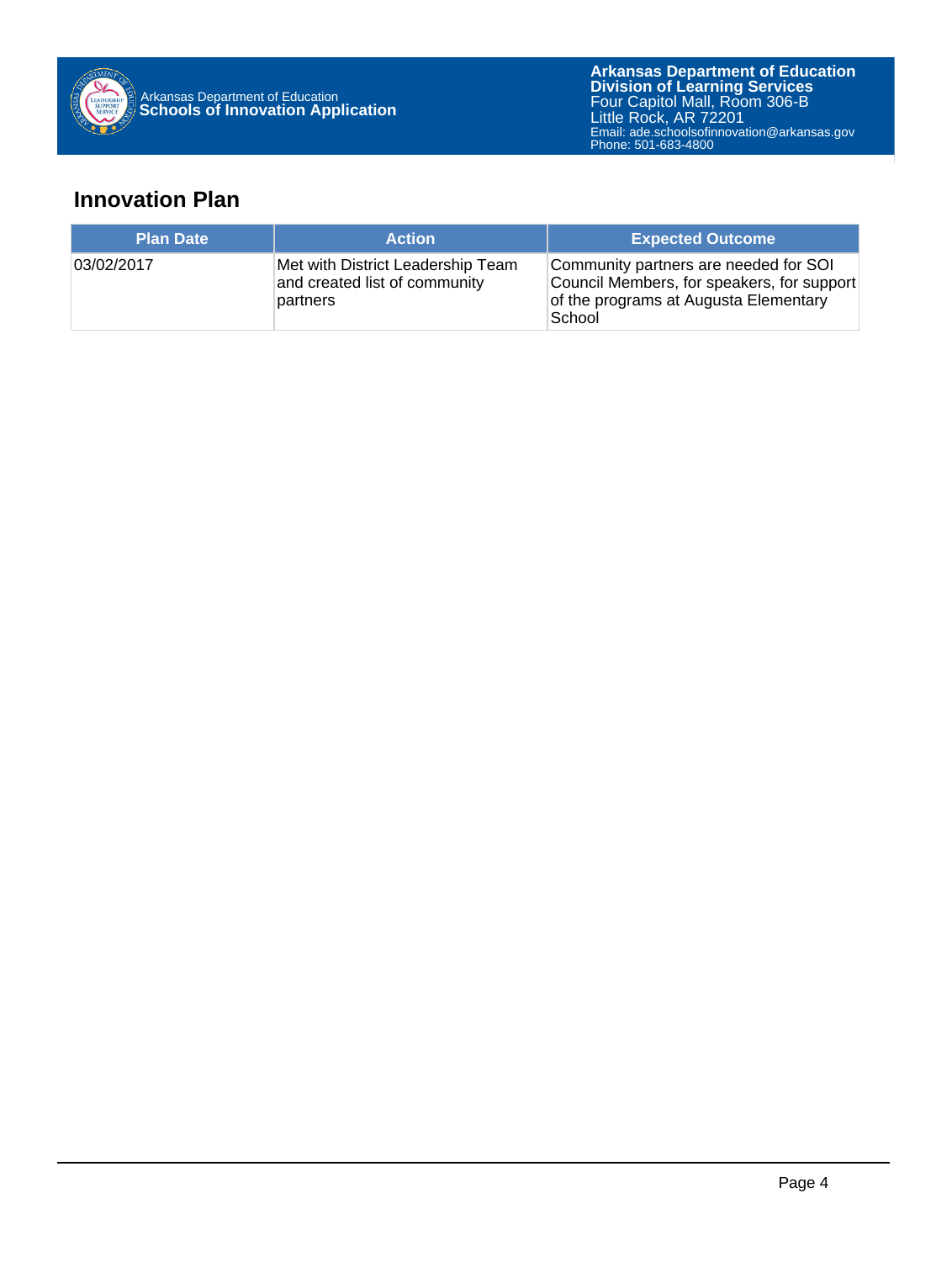

## **Requested Waivers**

| <b>Code section, Rule, or Local</b><br><b>Policy</b>                                                                                                                                  | <b>Goal</b>    | <b>Rationale</b>                                                                                                                                                                                                                                                                                                                                                                                                                                                                                                                                                                                                                                                                                                                                                                                                                                                                                                                                                                                                                                                                                                                                                                                                                                                                                                                                                                                                                                                                                                                                                                                                                                                                                                                                                                                                                                                                                                                                                                                                                                                                                                                                                                                                                                                                                                                                                                                                                                                                                                                                                                                                                                                       |
|---------------------------------------------------------------------------------------------------------------------------------------------------------------------------------------|----------------|------------------------------------------------------------------------------------------------------------------------------------------------------------------------------------------------------------------------------------------------------------------------------------------------------------------------------------------------------------------------------------------------------------------------------------------------------------------------------------------------------------------------------------------------------------------------------------------------------------------------------------------------------------------------------------------------------------------------------------------------------------------------------------------------------------------------------------------------------------------------------------------------------------------------------------------------------------------------------------------------------------------------------------------------------------------------------------------------------------------------------------------------------------------------------------------------------------------------------------------------------------------------------------------------------------------------------------------------------------------------------------------------------------------------------------------------------------------------------------------------------------------------------------------------------------------------------------------------------------------------------------------------------------------------------------------------------------------------------------------------------------------------------------------------------------------------------------------------------------------------------------------------------------------------------------------------------------------------------------------------------------------------------------------------------------------------------------------------------------------------------------------------------------------------------------------------------------------------------------------------------------------------------------------------------------------------------------------------------------------------------------------------------------------------------------------------------------------------------------------------------------------------------------------------------------------------------------------------------------------------------------------------------------------------|
|                                                                                                                                                                                       | 1              |                                                                                                                                                                                                                                                                                                                                                                                                                                                                                                                                                                                                                                                                                                                                                                                                                                                                                                                                                                                                                                                                                                                                                                                                                                                                                                                                                                                                                                                                                                                                                                                                                                                                                                                                                                                                                                                                                                                                                                                                                                                                                                                                                                                                                                                                                                                                                                                                                                                                                                                                                                                                                                                                        |
|                                                                                                                                                                                       | $\overline{2}$ |                                                                                                                                                                                                                                                                                                                                                                                                                                                                                                                                                                                                                                                                                                                                                                                                                                                                                                                                                                                                                                                                                                                                                                                                                                                                                                                                                                                                                                                                                                                                                                                                                                                                                                                                                                                                                                                                                                                                                                                                                                                                                                                                                                                                                                                                                                                                                                                                                                                                                                                                                                                                                                                                        |
| <b>ADE Rules Governing Teacher</b><br>Licensure: Standards of<br>Accreditation: 15.03; Arkansas<br>Code Annotated: 6-15-1004; 6-17-<br>309; 6-17-919; 6-17-401; 6-17-902;<br>6-17-908 | 1              | Declining enrollment is projected for the next four years at<br>Augusta Elementary School. Due to low enrollment<br>currently at Augusta Elementary School and in order to<br>fulfill the requirements of Standards for Accreditation, AES<br>has to become innovative to prepare students for high<br>school, college, and careers. The Augusta School District<br>has to hire teachers who are multi-certified in grades 4-6.<br>Depending on each grade enrollment, the district may<br>have to hire a teacher who will only be needed for a one<br>year position due to lower enrollment the following year.<br>The Augusta School District is asking for this waiver to<br>allow staff to be moved for occurrences such as this. For<br>example, the high school literacy teacher may not have a<br>full day of classes and this would allow this teacher to<br>teach one or two classes of literacy in one of these grades<br>in the elementary school. This same scenario could<br>happen in all core and non-core areas depending on each<br>year's grade enrollment. To fully implement E-STEAM,<br>high school teachers will be needed for flex classes,<br>project-based activities, technology activities, and<br>engineering activities.<br>Teachers in the Augusta School District currently receive<br>the minimal teacher salary requirements. With projected<br>teacher shortages, our district cannot compete with<br>schools who pay higher than minimal teacher salaries. An<br>ALP (alternative licensure plan) creates a financial burden<br>for teachers and digital classes create financial burdens<br>for the school. Students who are struggling learners<br>benefit more from teacher interaction rather than digital<br>classes. To prevent using online classes for required<br>courses mandated by ADE but only offered one or two<br>periods a day, ASD would like the flexibility to allow a<br>certified teacher on staff to teach the required classes.<br>The Augusta School District request waivers which will<br>allow core teachers to teach core and non-core classes<br>without additional licensure requirements or completion of<br>an ALP.<br>The ASD request waivers that will allow four year degreed<br>individuals who do not possess teaching licensure to be<br>employed as teachers and blended learning facilitators in<br>core, non-core, and E-STEAM classes.<br>This request is driven by the difficulty of obtaining licensed<br>teachers in areas needed to implement the components of<br>E-STEAM effectively especially in engineering. A four<br>year degreed individual with an engineering degree has a |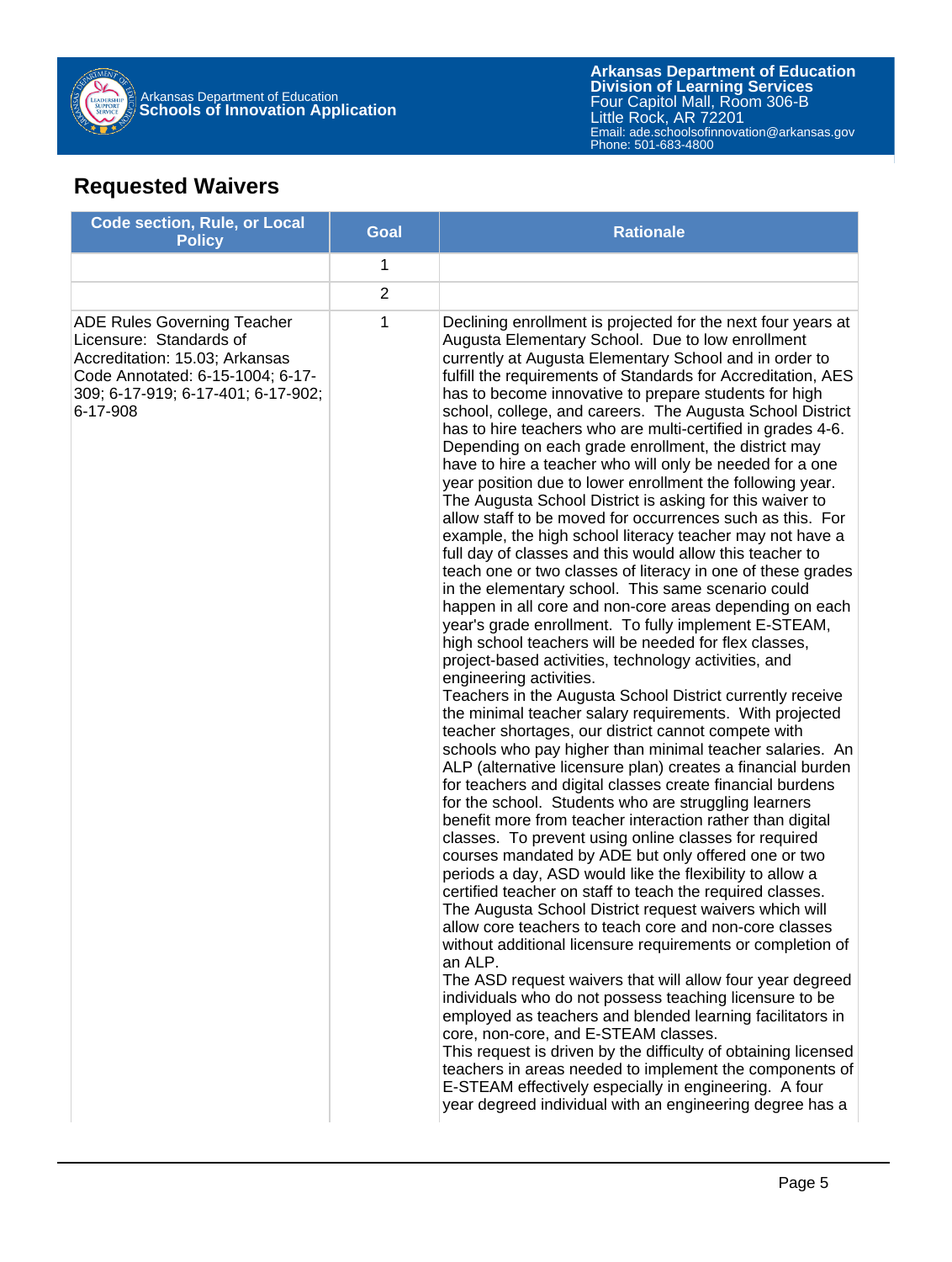| Arkansas Department of Education<br><b>Schools of Innovation Application</b> |                                                                                                                                 |   | <b>Arkansas Department of Education</b><br><b>Division of Learning Services</b><br>Four Capitol Mall, Room 306-B<br>Little Rock, AR 72201<br>Email: ade.schoolsofinnovation@arkansas.gov<br>Phone: 501-683-4800                                                                                                                                                                                                                                                                                                                                                                                            |
|------------------------------------------------------------------------------|---------------------------------------------------------------------------------------------------------------------------------|---|------------------------------------------------------------------------------------------------------------------------------------------------------------------------------------------------------------------------------------------------------------------------------------------------------------------------------------------------------------------------------------------------------------------------------------------------------------------------------------------------------------------------------------------------------------------------------------------------------------|
|                                                                              |                                                                                                                                 |   | very strong background in science and math. The<br>educator will meet requirements such as completion of<br>criminal background check, Child Maltreatment registry,<br>and required professional development required by the<br>Augusta School District.<br>The Augusta School District will put the best teacher<br>available in the classes with students, whether it is a<br>teacher employed currently, a four year degreed<br>instructor, or digitally.                                                                                                                                               |
|                                                                              | Section 10.02.4 of the ADE Rules<br>Governing Standards of<br>Accreditation of Arkansas Public<br>Schools and School Districts: | 4 | Use of a flex schedule could result in a teacher having<br>more students than allowed in a digitally blended class.<br>During flex time, students will be allowed to find a<br>comfortable class in which to work and get support or<br>enroll due to the student's interest in a particular class. A<br>flex schedule would allow teachers to implement more<br>differentiated RTI strategies, enrichment opportunities,<br>and project-based learning activities. A request for a<br>maximum of 35 students in these classes but teacher will<br>not have more than the daily number as required by law. |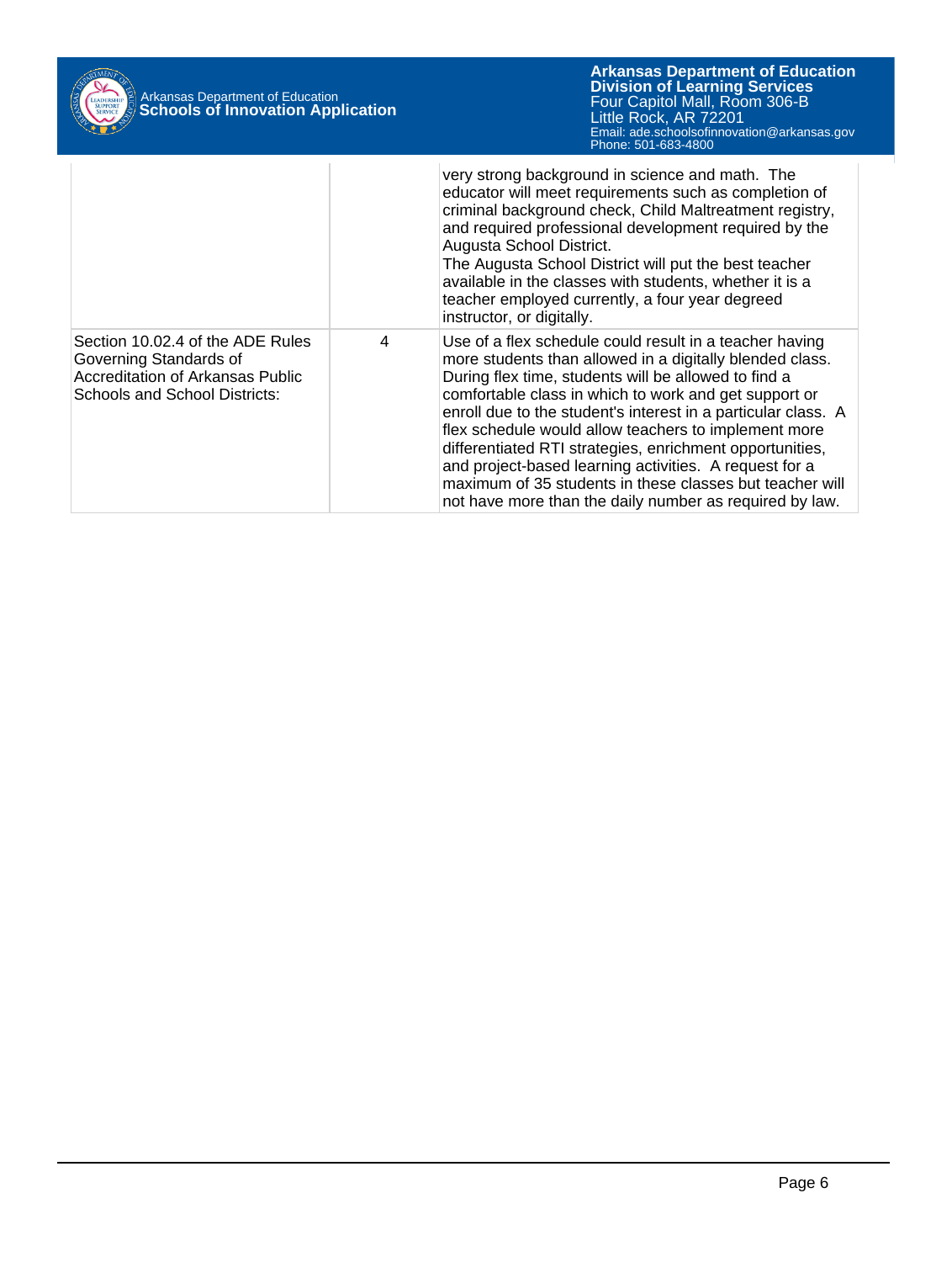

## **Council of Innovation**

Minority at School 50.00%

|               | <b>Representative Group</b> | Minority | <b>Position</b> | Date Elected |
|---------------|-----------------------------|----------|-----------------|--------------|
| Richard Greer | School                      |          | Member          | 3/10/2017    |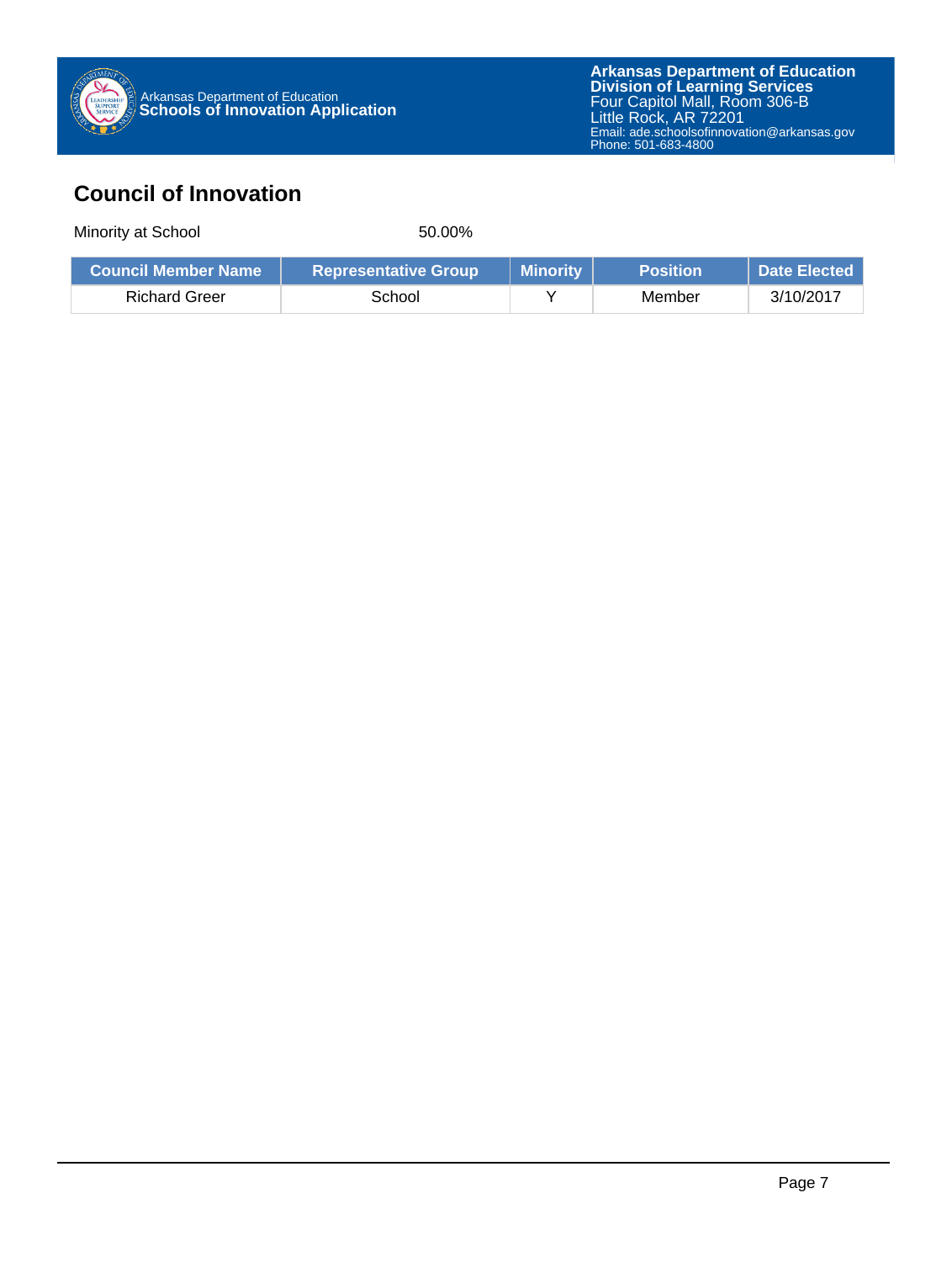

## **Shared Leadership**

| <b>Meeting</b><br><b>Date</b> | <b>Meeting</b><br><b>Purpose</b>                 | No. of<br><b>Teachers</b><br><b>Present</b> | No. of<br><b>School</b><br><b>Staff</b><br><b>Present</b> | No. of<br><b>Parents</b><br><b>Present</b> | No. of<br><b>Community</b><br><b>Members</b><br><b>Present</b> | No. of<br><b>Students</b><br><b>Present</b> | <b>Meeting</b><br><b>Outcome/</b><br><b>Planned Next</b><br><b>Steps</b>                                |
|-------------------------------|--------------------------------------------------|---------------------------------------------|-----------------------------------------------------------|--------------------------------------------|----------------------------------------------------------------|---------------------------------------------|---------------------------------------------------------------------------------------------------------|
| 11/16/201<br>6                | Introduce<br>components if<br>SOI to<br>teachers | 3                                           | 3                                                         | $\Omega$                                   | 0                                                              | 0                                           | Teachers will<br>visit SOI<br>website to find<br>more<br>information<br>about Schools<br>of Innovation. |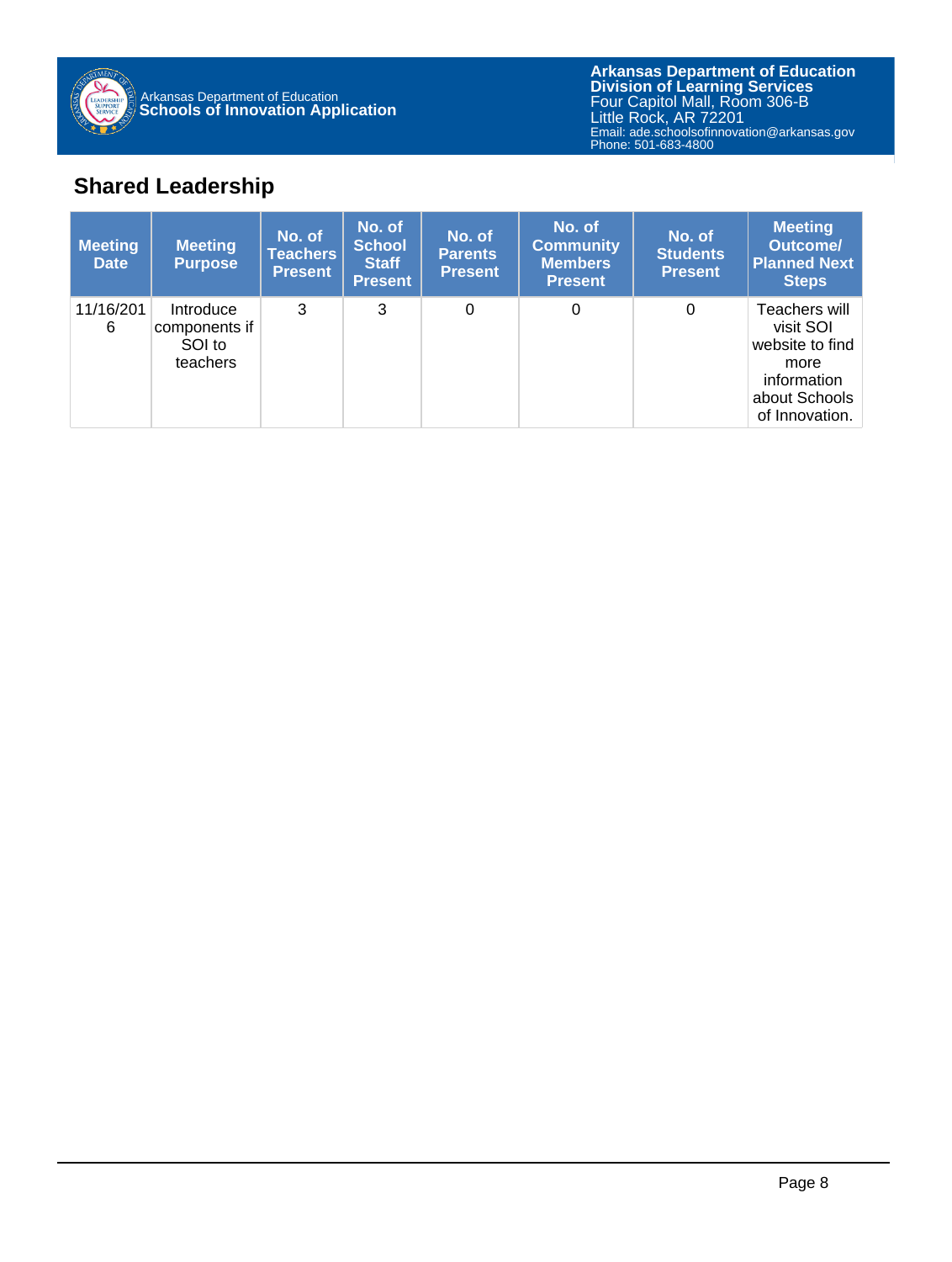

#### **Election Results**

| Number of certified and classified on staff:                            | 80 |
|-------------------------------------------------------------------------|----|
| Number of staff who voted:                                              | 50 |
| Number of staff who voted for proposed Plan:                            | 40 |
| Number of staff who voted against the proposed plan:                    | 4  |
| Percentage of staff voting in favor of the proposed Plan of Innovation: | 80 |